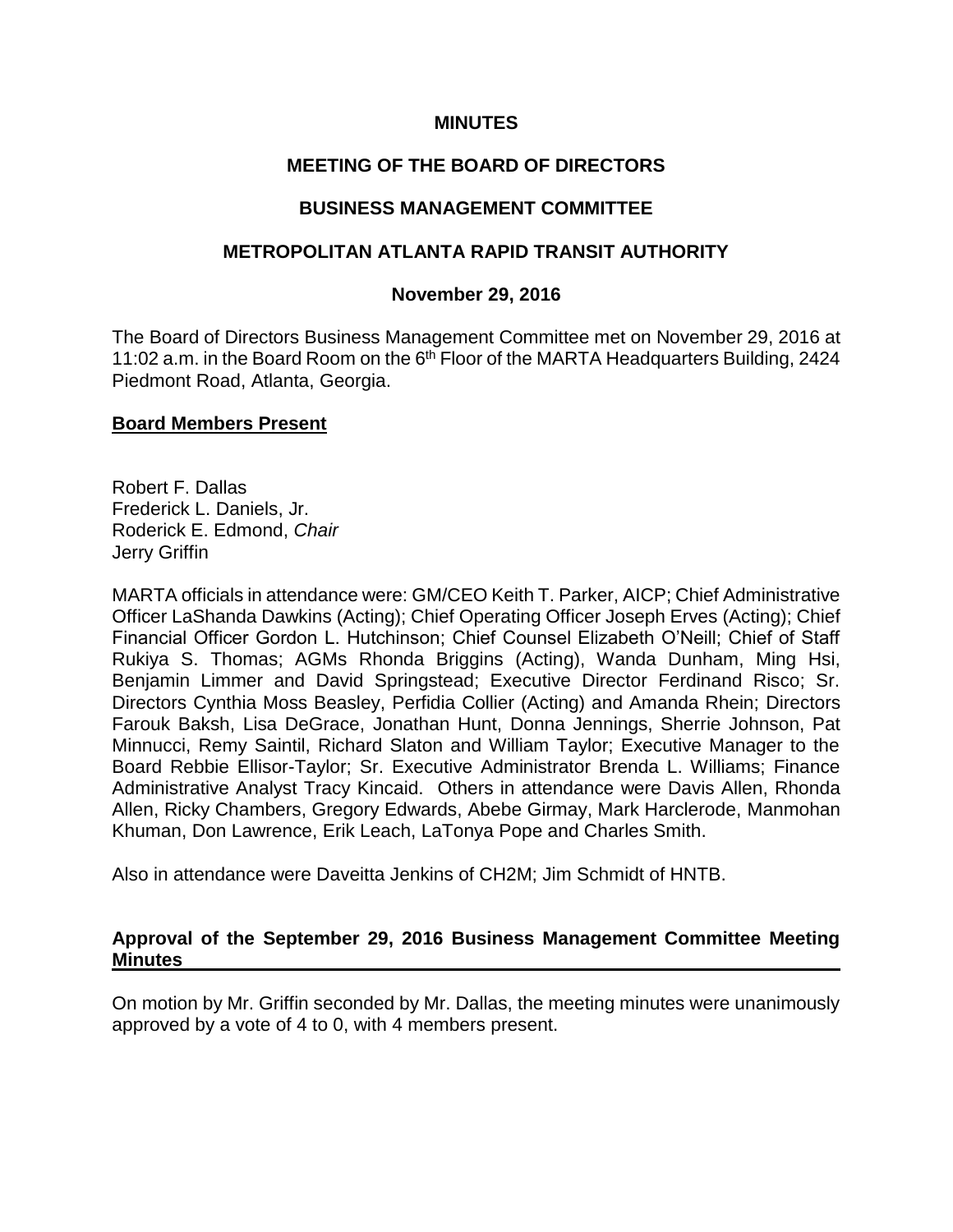# **Resolution Authorizing Award of a Contract for Authority-Wide Energy Savings Performance Contracting Services, P37274**

Mrs. Thomas presented this resolution for Board of Directors approval authorizing the General Manager/CEO or his delegate to enter into a contract with Schneider Electric Buildings Americas, Inc. for the Authority-Wide Energy Savings Performance Contracting Services.

On motion by Mr. Dallas seconded by Mr. Griffin, the resolution was unanimously approved by a vote of 4 to 0, with 4 members present.

### **Resolution to Request Approval to Sell MARTA Parcel D3194, a 12,830 Square Foot Parcel Behind 4761 Peachtree Road NE Between the Brookhaven/Oglethorpe University Rail Station and the Chamblee Rail Station in Chamblee, GA**

Mr. Slaton presented this resolution for Board of Directors' approval authorizing the approval to sell MARTA Parcel D3194, a 12,830 Square Foot Parcel Behind 4761 Peachtree Road NE Between the Brookhaven/Oglethorpe University Rail Station and the Chamblee Rail Station in Chamblee, GA.

On motion by Dr. Edmond seconded by Mr. Griffin, the resolution was unanimously approved by a vote of 4 to 0, with 4 members present.

# **Resolution to Approve the Disposition of Remaining Slope Easement Rights in MARTA Parcel D1182, a Permanent Slope Easement Located at 215 Arizona Avenue**

Mr. Slaton presented this resolution for Board of Directors' approval authorizing the disposition of remaining Slope Easement Rights in MARTA Parcel D1182, a permanent slope easement located at 215 Arizona Avenue.

On motion by Mr. Dallas seconded by Mr. Griffin, the resolution was unanimously approved by a vote of 4 to 0, with 4 members present.

### **Resolution Authorizing Execution of Access and Maintenance Agreements With Perimeter Community Improvement Districts and the City of Dunwoody for the Hammond Drive – Dunwoody Station Pedestrian Access Improvements Project**

Mr. Slaton presented this resolution for Board of Directors' approval authorizing the General Manager/CEO, or his delegate, to enter into agreements as necessary with Perimeter Community Improvement District and the City of Dunwoody to execute access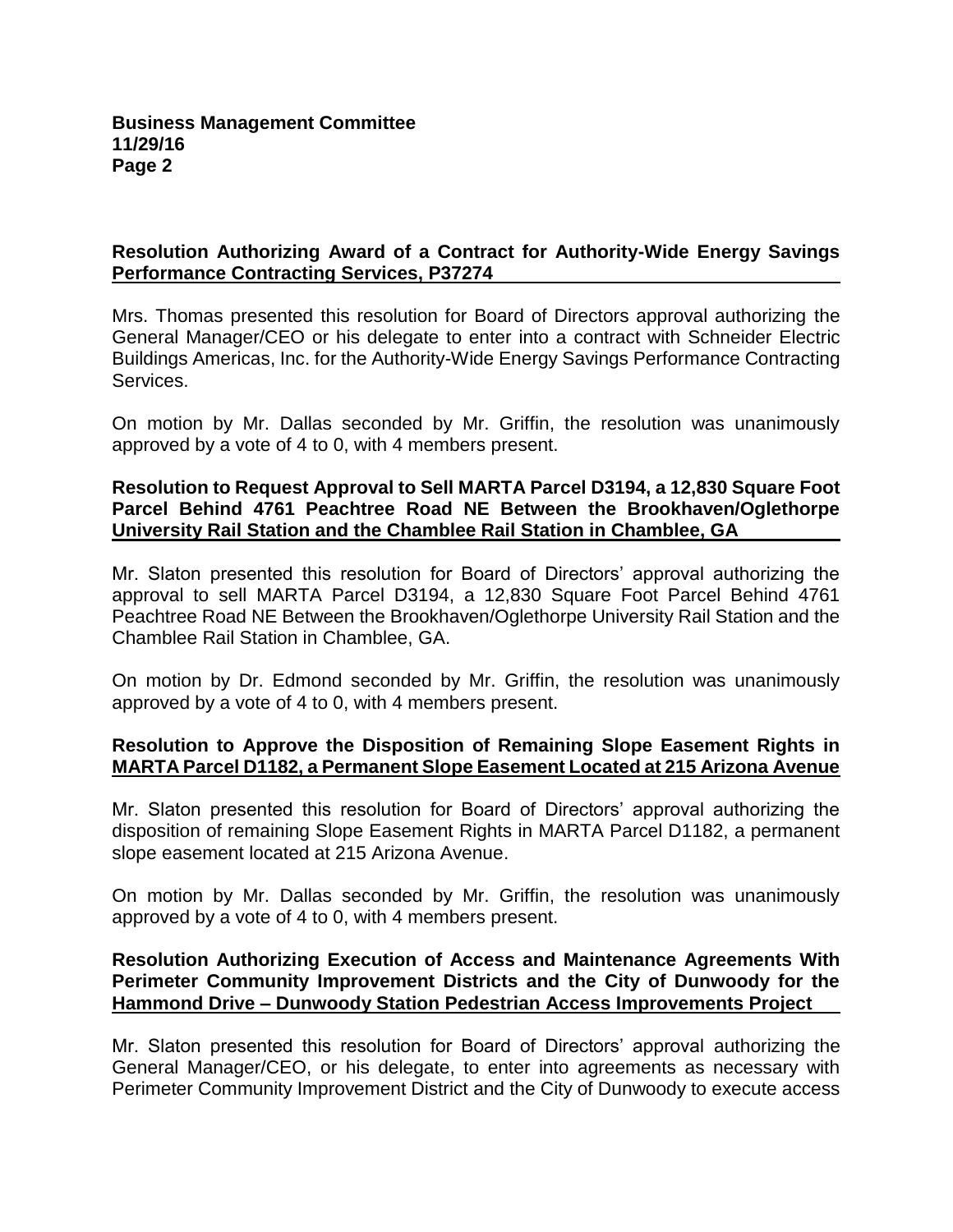and maintenance agreements for the Hammond Drive - Dunwoody Station Pedestrian Access Improvements Project.

On motion by Mr. Dallas seconded by Dr. Edmond, the resolution was unanimously approved by a vote of 4 to 0, with 4 members present.

### **Resolution Authorizing the Execution of a Sub-Grant Agreement for the Hammond Drive – Dunwoody Station Pedestrian Access Improvements Project, P38805**

Mr. Slaton presented this resolution for Board of Directors' approval authorizing the General Manager/CEO or his delegate to execute a Sub-Grant agreement as necessary with Perimeter Community Improvement District (PCID) and the City of Dunwoody for the Hammond Drive - Dunwoody Station Pedestrian Access Improvements Project in the amount of \$320,000.

On motion by Mr. Dallas seconded by Dr. Edmond, the resolution was unanimously approved by a vote of 4 to 0, with 4 members present.

# **Resolution Authorizing Award of a Contract for a Mobile Ticketing System, Request for Proposals Number P38056**

Mrs. Hsi presented this resolution for Board of Directors' approval authorizing the General Manager/CEO or his delegate to enter into a Contract with Kapsch TrafficCom USA, Inc, in the amount of \$14,186,749.05 for a Mobile Ticketing System.

# *Overview*

- No need to wait in line to purchase fares from Breeze Vending Machines (BVMs)
- No extra cost for buying breeze cards
- Reduce boarding time and improve on-time performance
- Extend the life of BVMs and reduce dependency on BVMs in the future
- Reduce cash collection costs, cost of purchasing card media and inventory management
- Improve customer service and potentially increase ridership

# *System Components*

MARTA mobile ticketing app installed on customer owned smart devices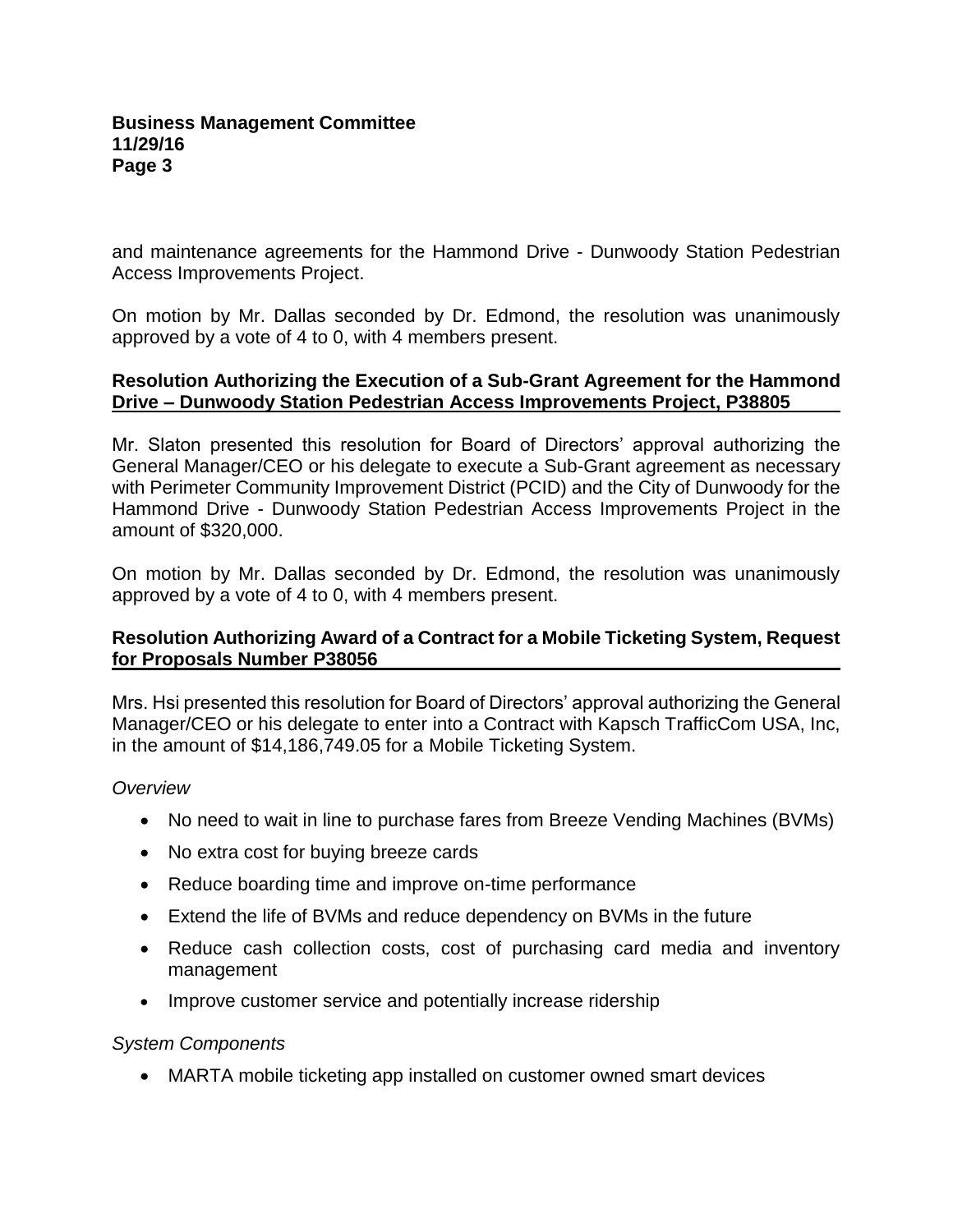### **Business Management Committee 11/29/16 Page 4**

- Fare gates will be modified to allow customers to validate tickets on their smart devices
- Smart device validators on the fixed route and paratransit vehicles
- Customer website
- Regional multimodal account based Back-office

# *Procurement Process*

- Two (2) step procurement process
	- o Step 1 Pilot / proof of concept: employee and riding public
	- $\circ$  Step 2 Final award / full implementation

# *Public Pilot*

- 200 public pilot users signed up for each pilot company
- 88% were satisfied with mobile app
- 83% would likely to use Breeze Mobile

# *Contract Cost*

- Capital investment costs for mobile app, website, validators and back office software - \$6.8M
- 3-year maintenance \$1.7M
- Optional 4-year maintenance \$2.4M
- Total MARTA cost \$10.9M
- Regional partner cost \$3.3M
- Grand total \$14.2M

# *Cost Savings*

- Assumptions
	- $\circ$  35-40% adoption of the mobile ticketing system by the end of the first year\*
	- o 30% reduction in BVMs from 341 to 239 BVMs
	- $\circ$  30% reduction in cash collection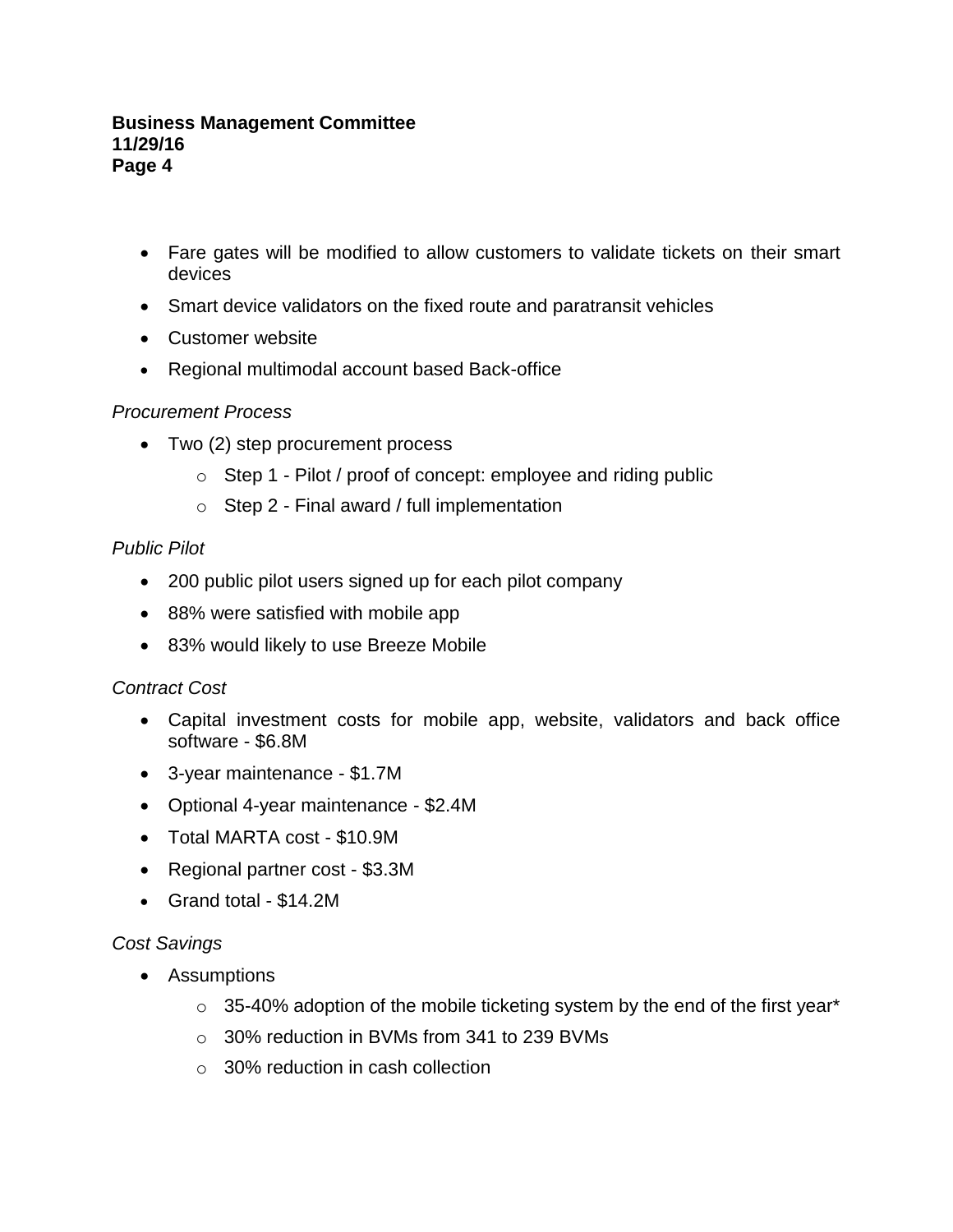### **Business Management Committee 11/29/16 Page 5**

- Projected Savings:
	- $\circ$  Collecting Cash Savings \$894K
	- $\circ$  Card Inventory Savings \$267K
	- o Surcharge on Card Inventory Lost (\$908K)
	- o BVMs Maintenance Savings \$1,016K
	- o Total Annual Cost Savings \$1,269K
- By implementing Mobile Ticketing, MARTA can extend the life of current BVMs beyond 2025 contract life
- Each BVM cost \$80,683; replacing 239 BVMs could cost the Authority \$19M not including the installation

# *Timeline*

- Phase 1: Configure back office, mobile App and customer website Month 1-3
- Phase 2A: Install validators at two (2) gates per array at all stations Month 4-6
- Public Rollout Month 7-9 (Current Phase)
- Phase 2B: Install validators at all gates Month 7-18
- Phase 3: Install validators on all fixed route vehicles Month 4-8
- Phase 4: Install validators on all paratransit vehicles Month 8-12
- Phase 5: Regional implementation Month 7-12

Mr. Dallas asked if the mobile ticketing system will be cheaper for customers.

Mrs. Hsi said there may be some cost-savings for riders.

Mr. Parker added that the project will save MARTA some costs, but overall the Authority views this as a customer improvement.

On motion by Mr. Dallas seconded by Dr. Edmond, the resolution was unanimously approved by a vote of 4 to 0, with 4 members present.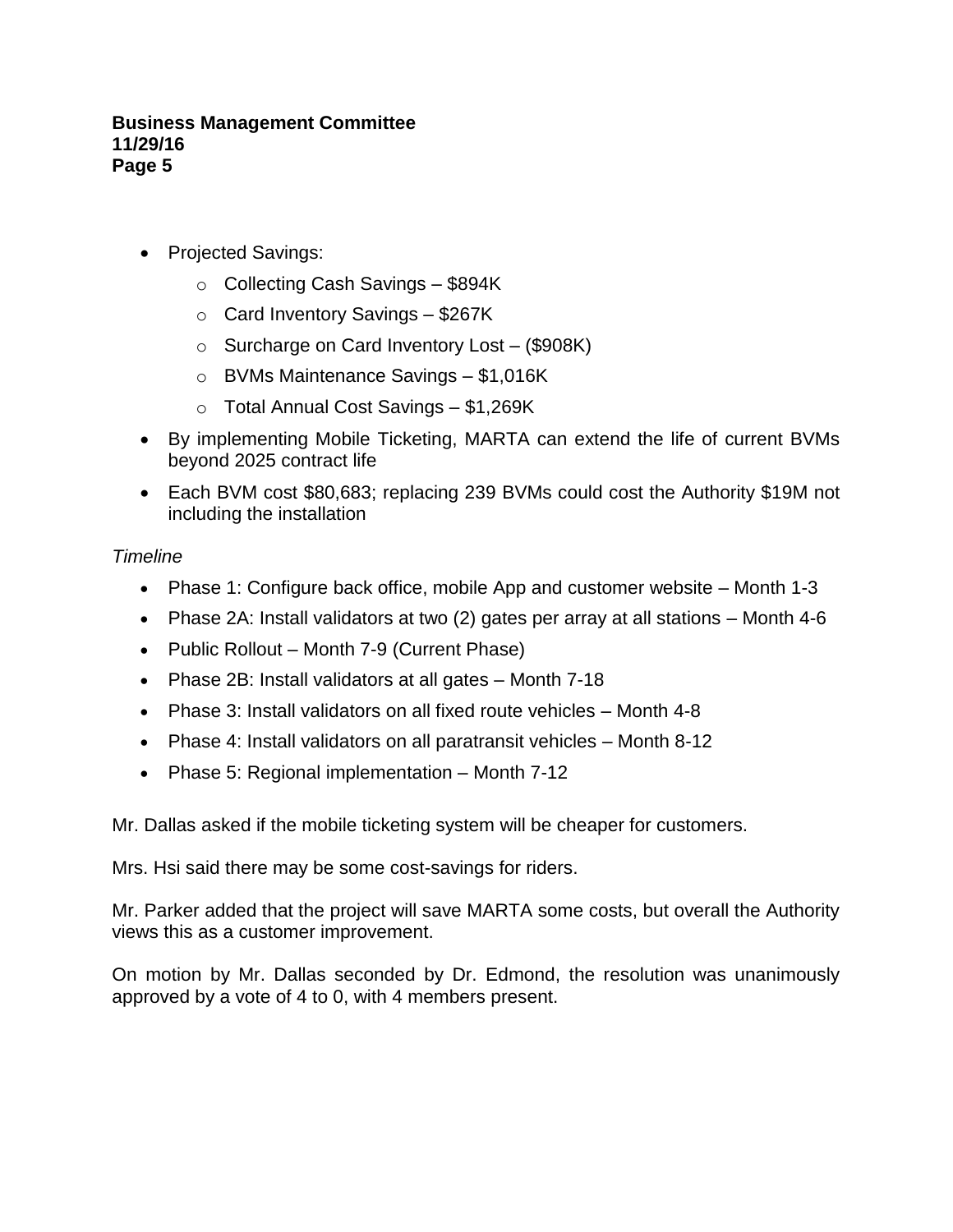# **Resolution Authorizing Award of a Contract for Professional Services for Mobile Ticketing System Project Management Services, L38321**

Mrs. Hsi presented this resolution for Board of Director's approval authorizing the General Manager/CEO or his delegate to enter into a contract with CH2M, LLC. for Mobile Ticketing System Project Management Services in the amount of \$545,000.

Mr. Daniels asked how will MARTA mitigate issues.

Mrs. Hsi said the mobile ticketing system will be completely separate from the Breeze system. Additionally, customer education will be much simpler.

Mr. Parker said the pilot allowed MARTA to work out kinks.

Mr. Dallas asked who is the DBE on the contract.

Mr. Risco said Lumenor Consulting Group in Roswell, Georgia.

On motion by Mr. Griffin seconded by Mr. Dallas, the resolution was unanimously approved by a vote of 4 to 0, with 4 members present.

### **Resolution Authorizing Cancellation of Award to Ricoh USA, Inc. and Approval of Award to Canon Solutions America, Inc. for Multi-Functional Printers (MFPs) Lease and Maintenance Services, Request for Proposals Number P33231**

Mrs. Hsi presented this resolution for Board of Directors' approval authorizing the General Manager/CEO or his delegate to cancel the award to Ricoh USA, Inc. and approve the award of the Contract to Canon Solutions America, Inc. for Multi-Functional Printers (MFPs) Lease and Maintenance Services.

On motion by Mr. Dallas seconded by Dr. Edmond, the resolution was unanimously approved by a vote of 4 to 0, with 4 members present.

### **Resolution Authorizing the Modification of Contract No. P33683 Construction and Operation of Cellular Wireless Network Services With InSite Wireless Group, LLC to Provide Free Wi-Fi Services to All MARTA's Rail Stations**

Mrs. Hsi presented this resolution for Board of Directors' approval authorizing the Modification of Contract No. P33683 Construction and Operation of Cellular Wireless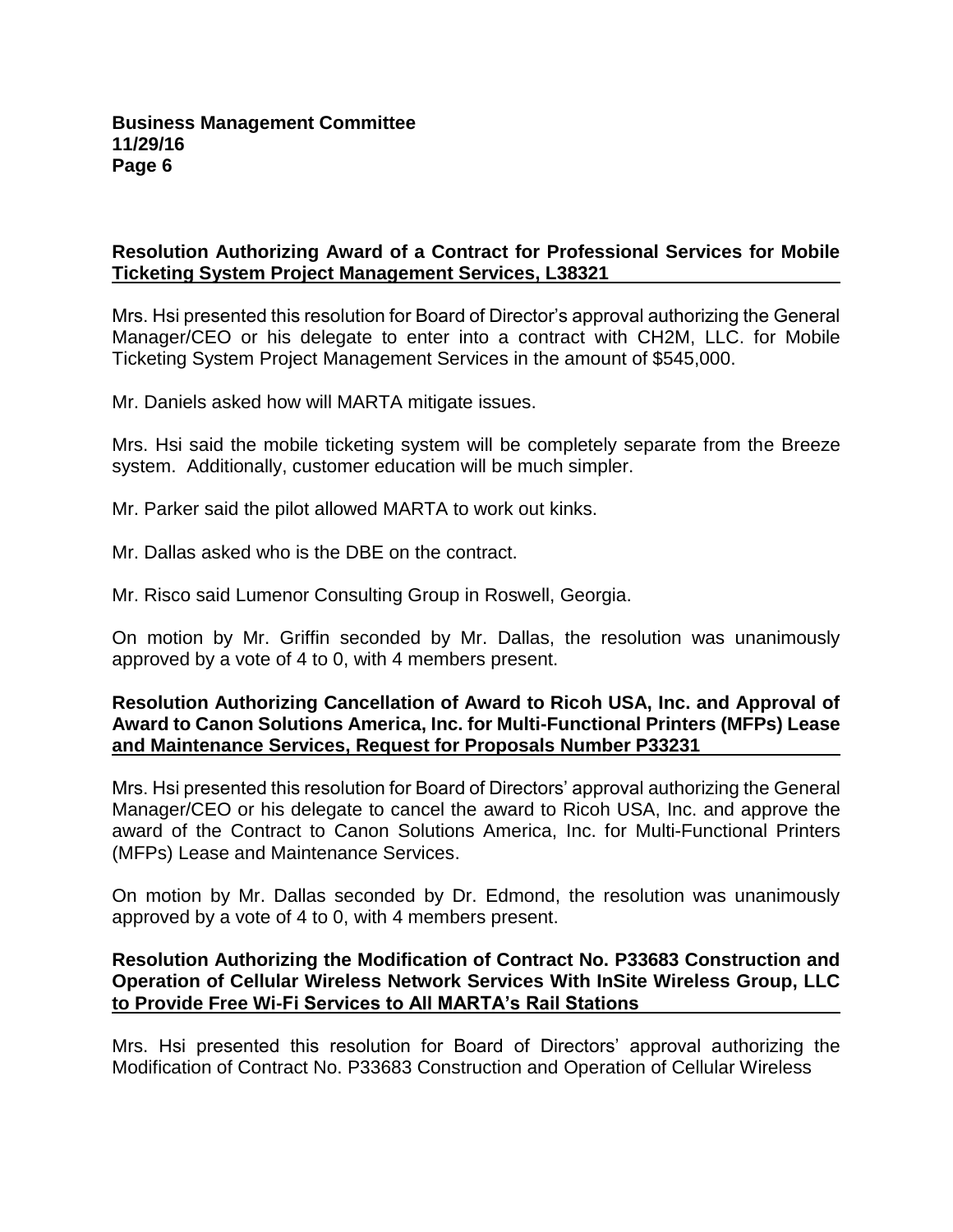Network Services with InSite Wireless Group, LLC to provide free Wi-Fi Services to MARTA riders at all the MARTA's Rail Stations.

Consistent with the MARTA Transformation Initiative, providing Wireless access to patrons at all rail stations will improve MARTA's Wi-Fi infrastructure and allow continuous access to MARTA's smartphone apps. This will be accomplished by amending MARTA's existing contract with Insite Wireless Group, LLC. to include the following:

- 1) InSite Wireless Group will increase the Wi-Fi installation from 15 underground stations to all stations
- 2) MARTA will forgo the estimated \$1,107,000 Wi-Fi revenue from InSite Wireless Group
- 3) MARTA will provide a single fiber pair at each station that supports the Wi-Fi equipment

On motion by Mr. Dallas seconded by Mr. Griffin, the resolution was unanimously approved by a vote of 4 to 0, with 4 members present.

# **Resolution Authorizing the Renewal of MARTA's Excess Operating Property and Liability Insurance Policies for 2017**

Mrs. Jennings presented this resolution for Board of Directors' approval authorizing the General Manager/CEO or his delegate to effect placement of MARTA's excess operating property and liability insurance coverage for a period of one year effective January 1, 2017 to January 1, 2018 based on the proposals received by MARTA's insurance broker of record, MARSH, for a total program cost not to exceed \$ 3,053,040.

On motion by Mr. Griffin seconded by Mr. Dallas, the resolution was unanimously approved by a vote of 4 to 0, with 4 members present.

# **Other Matters**

The FY2017 September Key Performance Indicators were provided to the Committee as informational only.

\*\*\*\*\*\*\*\*

On motion by Mr. Griffin seconded by Mr. Dallas, the Committee unanimously agreed, by a vote of 4 to 0, with 4 members present, to enter Executive Session at 11:44 a.m. to discuss a real estate matter.